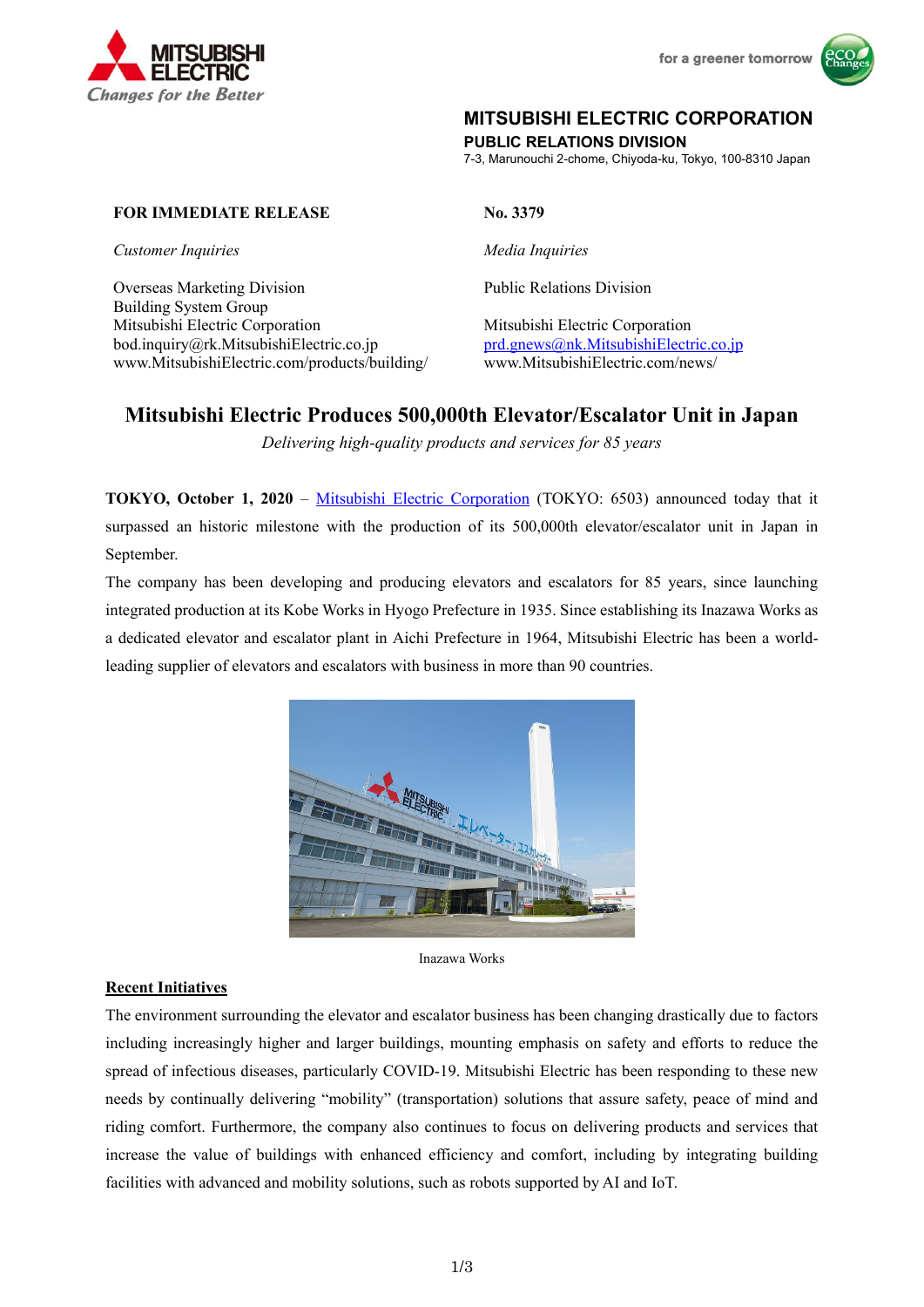## **Inazawa Works**

Inazawa Works, Mitsubishi Electric's dedicated mother factory for elevators and escalators, delivers products that offer safety, peace of mind and riding comfort. The works continues to strengthen its development and verification capabilities through use of its SOLAÉ tower for elevator testing and Elevator and Escalator QM (Quality & Manufacturing) Center for development and verification. The works also has been steadily enhancing its workforce through initiatives such as opening new training facilities, including "SOLAÉ place" and TAKUMI Inazawa Installation Training Center. Inazawa Works plays an irreplaceable role in Mitsubishi Electric's integrated development, manufacturing, installation and maintenance of high-quality products and services worldwide.

| Location      | 1 Hishi-machi, Inazawa, Aichi Prefecture, Japan       |
|---------------|-------------------------------------------------------|
| <b>Size</b>   | 184,000 sq. m. (land) and 152,500 sq. m. (building)   |
| Main Products | Elevators, escalators and building-management systems |

Going forward, Mitsubishi Electric will continue to deliver high-quality products and services focused on safety, peace of mind and riding comfort, together with technological development aimed at helping to resolve pressing issues in modern society.

| <b>History Behind 500,000th Unit Milestone</b> |
|------------------------------------------------|
|------------------------------------------------|

| Year | Mitsubishi Electric Event                                                                          |
|------|----------------------------------------------------------------------------------------------------|
| 1931 | Started elevator and escalator business.                                                           |
|      | Started production of control devices at Kobe Works.                                               |
| 1935 | Started integrated production of elevators and escalators at Kobe Works.                           |
|      | Delivered first elevator to Mitsubishi Kobe Hospital in Japan.                                     |
|      | Delivered first escalator to Isetan flagship store in Japan.                                       |
| 1937 | Established elevator plant at Nagoya Works.                                                        |
| 1964 | Established Inazawa Works.                                                                         |
| 1965 | Elevator/escalator cumulative production surpassed 10,000 units.                                   |
| 1966 | Completed first elevator testing tower (65 meters high) at Inazawa Works.                          |
| 1978 | Delivered then world's fastest elevators (600 m/min.) to Sunshine 60 building in Japan.            |
| 1982 | Launched Japan's first elevators with variable-voltage variable-frequency inverter control system. |
| 1983 | Elevator/escalator cumulative production surpassed 100,000 units.                                  |
| 1985 | Delivered world's first SPIRAL ESCALATORS®                                                         |
|      | Delivered then world's fastest elevators (750 m/min.) to Yokohama Landmark Tower in Japan.         |
| 1993 | Elevator/escalator cumulative production surpassed 200,000 units.                                  |
| 2000 | Elevator/escalator cumulative production surpassed 300,000 units.                                  |
| 2001 | Launched ELESAVE power-regeneration system for auxiliary/emergency power.                          |
| 2004 | Developed Japan's first variable-speed elevator system for shorter waiting and riding times.       |
|      | Elevator/escalator cumulative production surpassed 350,000 units.                                  |
| 2007 | Completed then world's tallest elevator testing tower (173 meters high), SOLAÉ                     |
| 2009 | Elevator/escalator cumulative production surpassed 400,000 units.                                  |
| 2014 | Started operating Elevator and Escalator QM Center development and verification facility.          |
| 2016 | Delivered then world's fastest elevator (1,230 m/min.) to Shanghai Tower in China.                 |
|      | Started operating "SOLAÉ place" training center.                                                   |